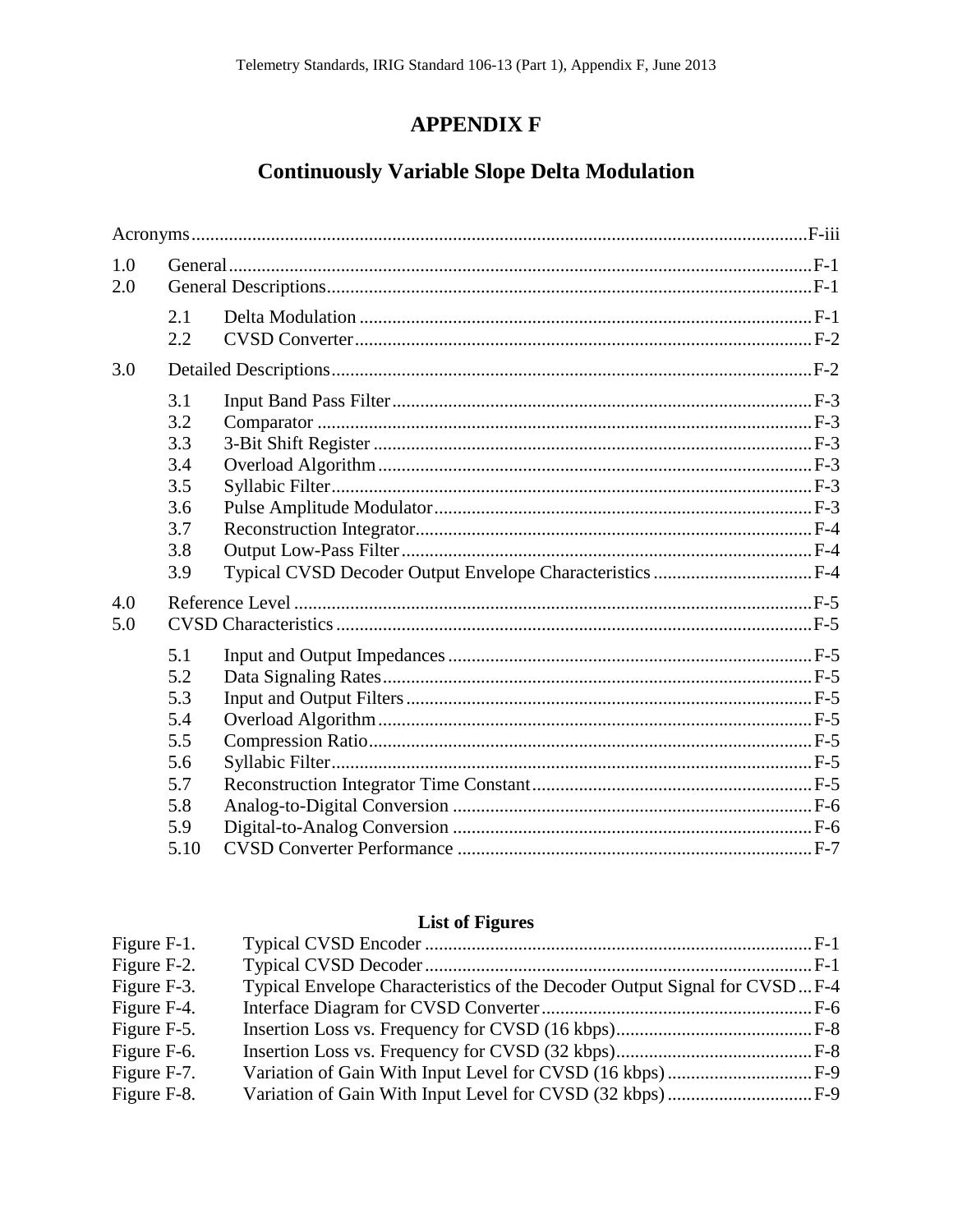| Figure F-9.  | Signal to Quantizing Noise Ratio vs. Input Level for CVSD (16 kbps) F-10 |
|--------------|--------------------------------------------------------------------------|
| Figure F-10. | Signal to Quantizing Noise Ratio vs. Input Level for CVSD (32 kbps) F-10 |
| Figure F-11. | Signal to Quantizing Noise Ratio vs. Frequency for CVSD (16 Kbps)  F-11  |
| Figure F-12. | Signal to Quantizing Noise Ratio vs. Frequency for CVSD (32 Kbps)  F-11  |

# **List of Tables**

| Table F-1. |  |
|------------|--|
| Table F-2. |  |
| Table F-3. |  |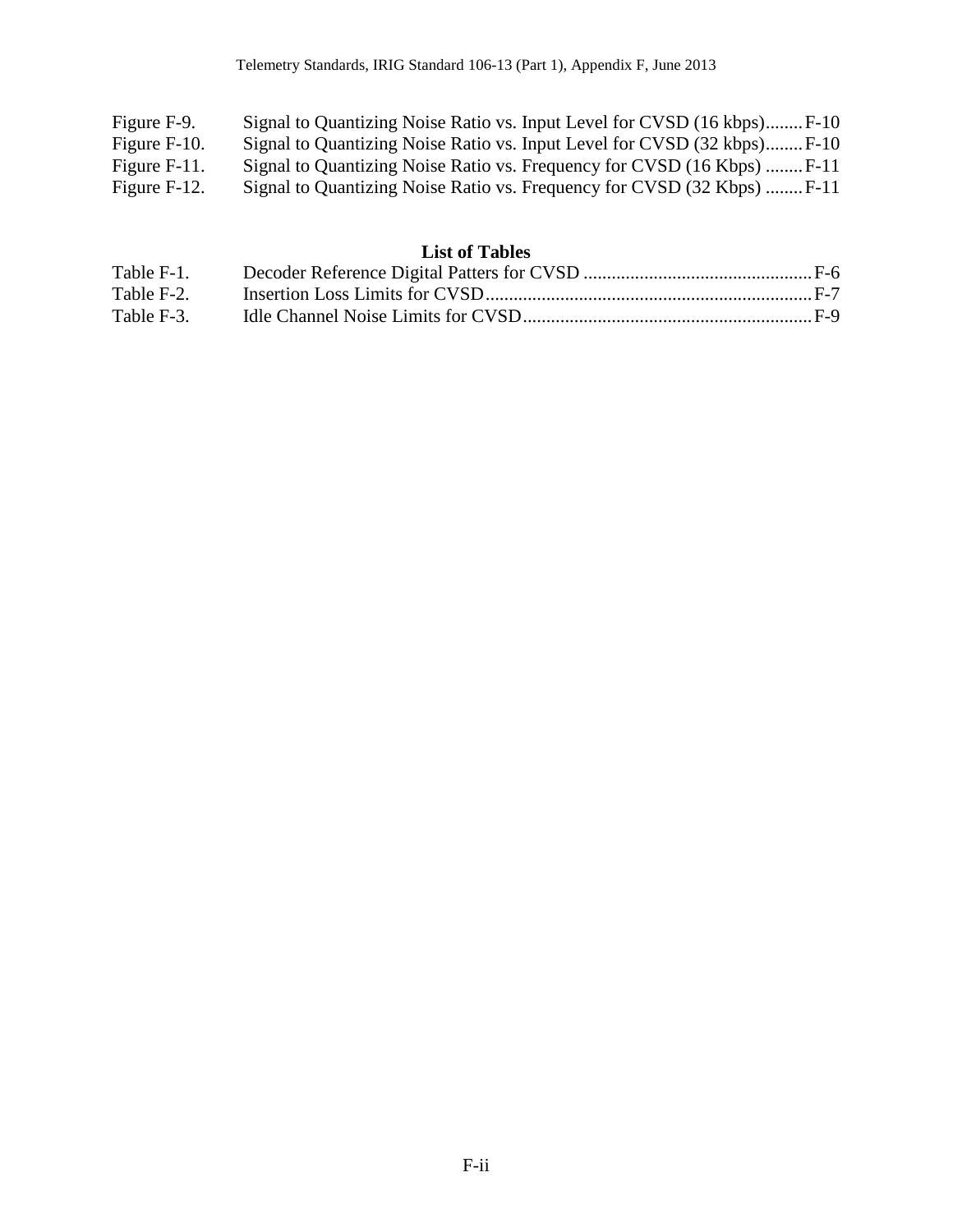# <span id="page-2-0"></span>**Acronyms**

| <b>CVSD</b> | continuously variable slope data |
|-------------|----------------------------------|
| dB          | decibel                          |
| Hz          | hertz                            |
| kbps        | kilobits per second              |
| ms          | microsecond                      |
| <b>PAM</b>  | pulse amplitude modulator        |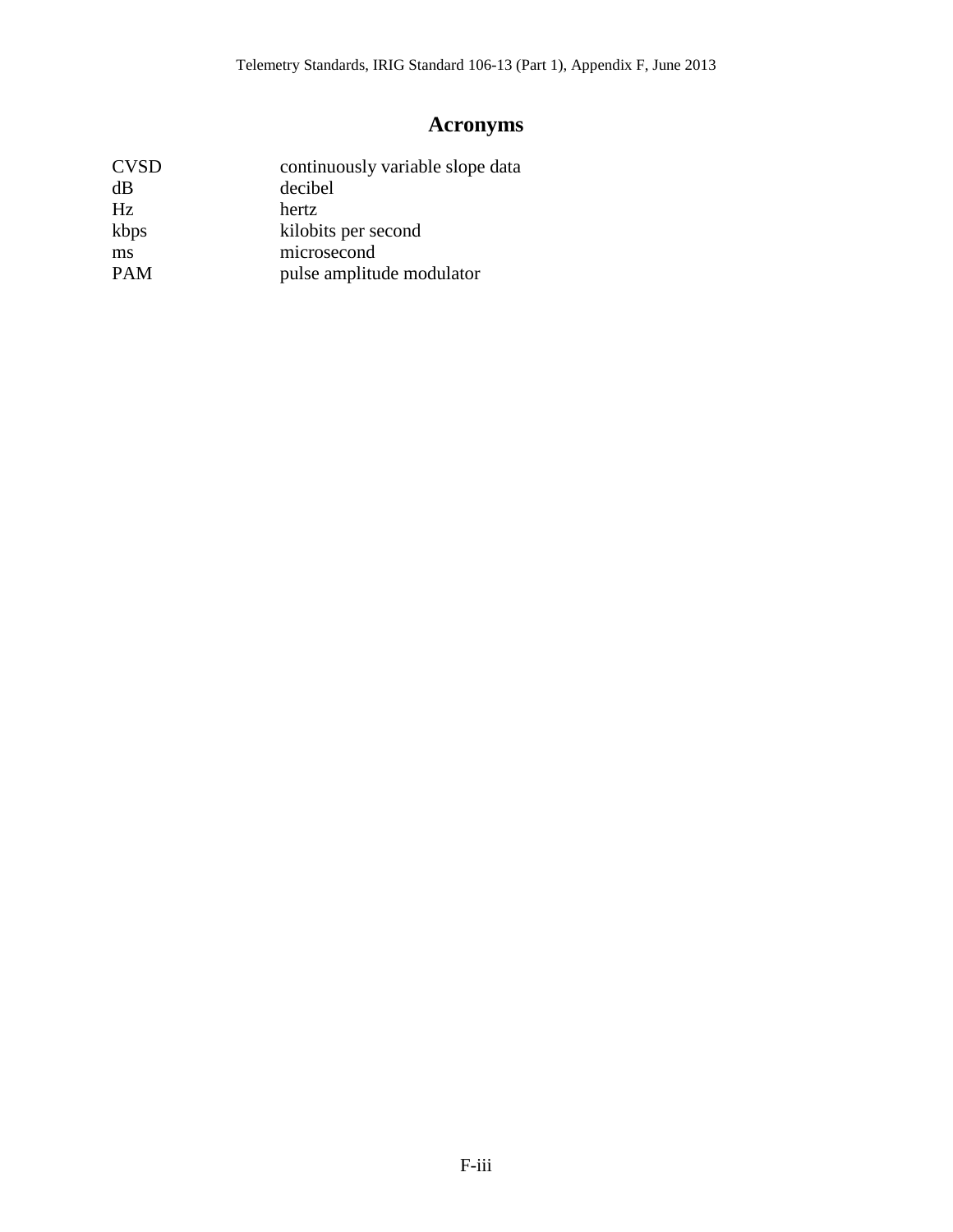This page intentionally left blank.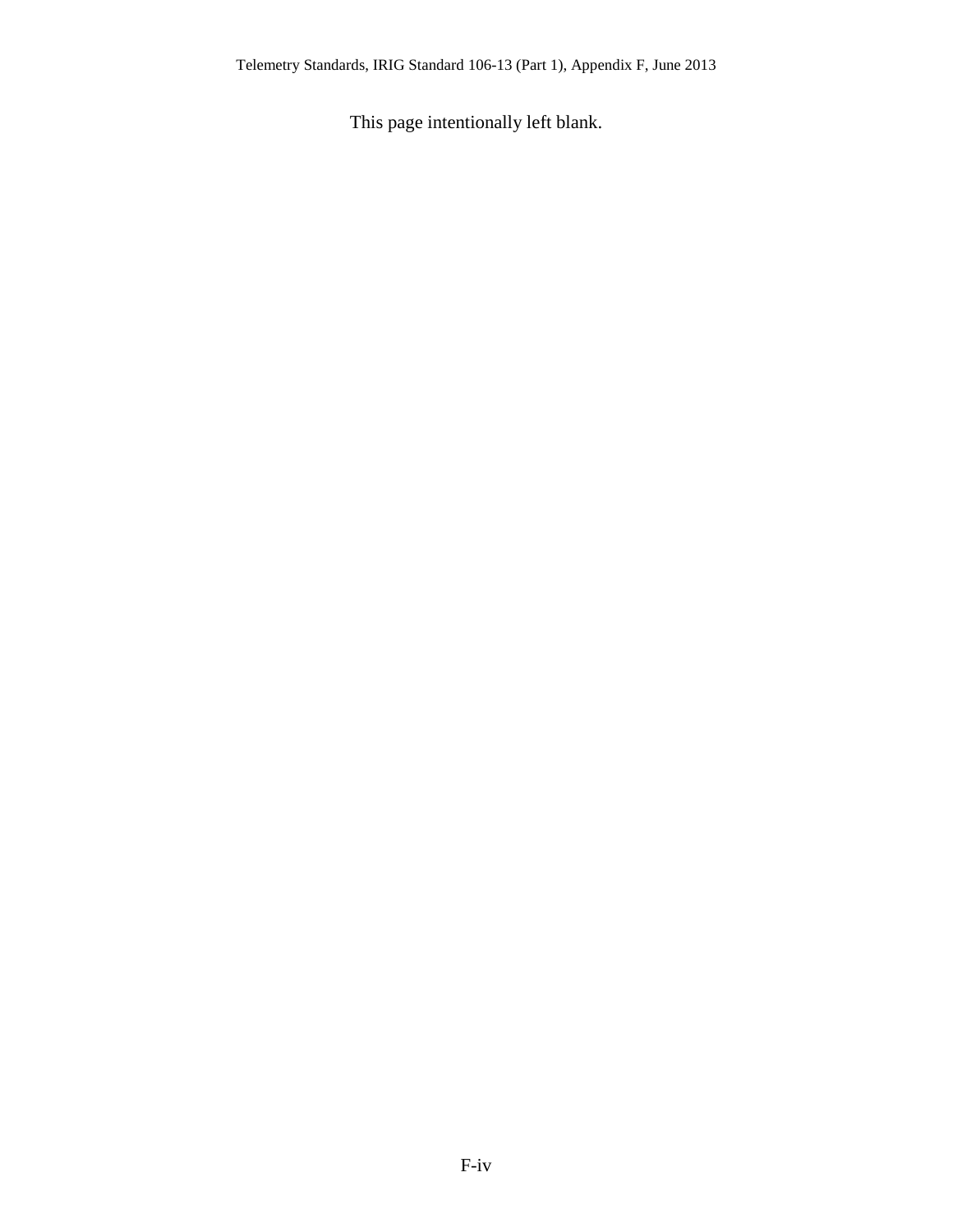# **APPENDIX F**

# **Continuously Variable Slope Delta Modulation**

#### <span id="page-4-0"></span>**1.0 General**

The continuously variable slope delta (CVSD) modulation is a nonlinear, sampled data, feedback system which accepts a band-limited analog signal and encodes it into binary form for transmission through a digital channel. At the receiver, the binary signal is decoded into a close approximation of the original analog signal. A typical CVSD converter consisting of an encoder and decoder is shown in [Figure F-1](#page-4-3) and [Figure F-2.](#page-4-4)



<span id="page-4-3"></span>

Figure F-2. Typical CVSD Decoder

#### <span id="page-4-4"></span><span id="page-4-1"></span>**2.0 General Descriptions**

A general description of the delta modulation and the CVSD converter can be found in the following subparagraphs.

#### <span id="page-4-2"></span>2.1 Delta Modulation

Delta modulation is an A-D conversion technique resulting in a form of digital pulse modulation. A delta modulator periodically samples the amplitude of a band-limited analog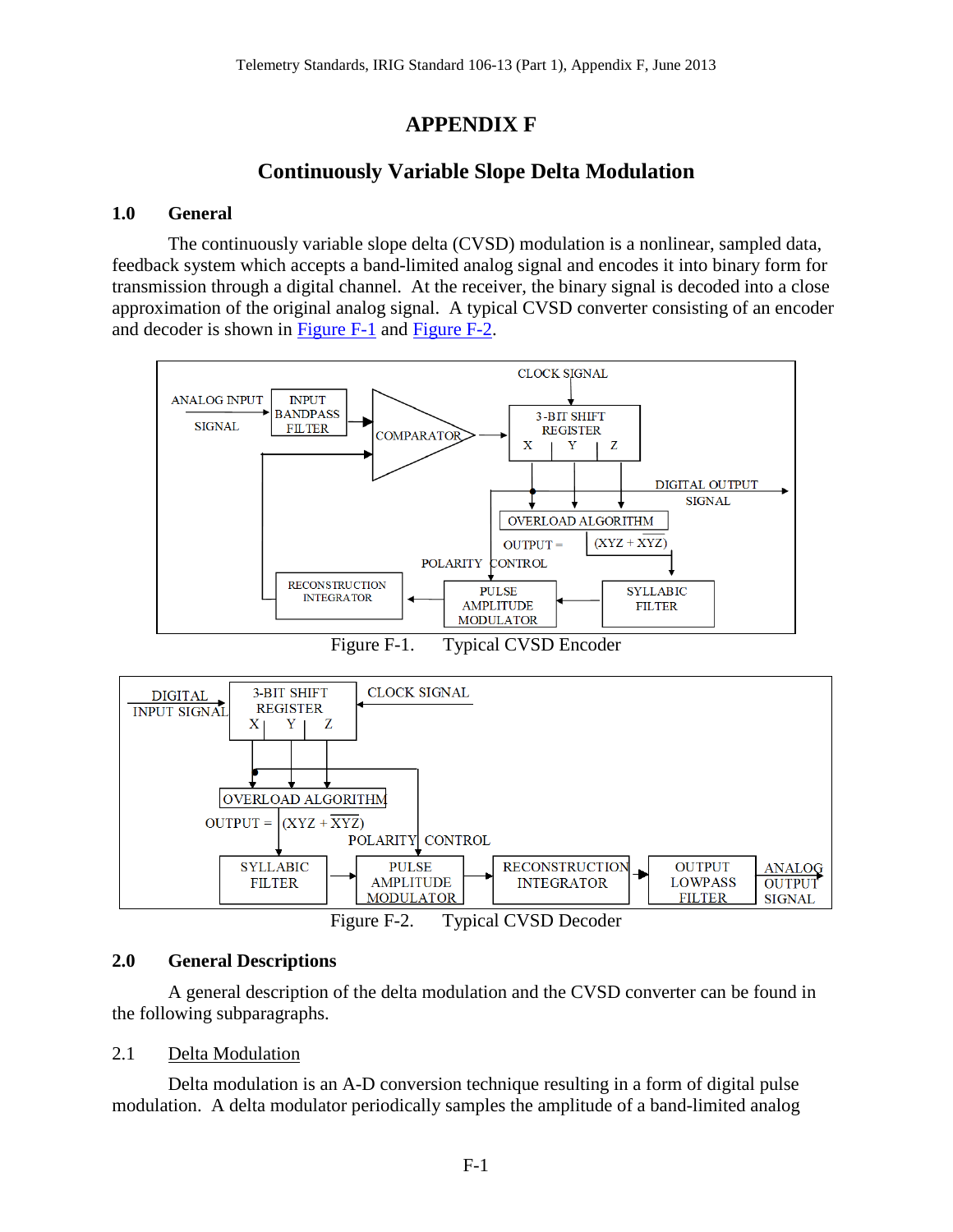signal, and the amplitude differences of two adjacent samples are coded into n-bit code words. This nonlinear, sampled-data feedback system then transmits the encoded bit stream through a digital channel. At the receiving end, an integrating network converts the delta-modulated bit stream through a decoding process into a close approximation of the original analog signal.

# <span id="page-5-0"></span>2.2 CVSD Converter

A typical CVSD converter consists of an encoder and a decoder (see [Figure F-1](#page-4-3) and [Figure F-2\)](#page-4-4). The analog input signal of the CVSD encoder is band-limited by the input band, pass filter. The CVSD encoder compares the band-limited analog input signal with an analog feedback approximation signal generated at the reconstruction integrator output. The digital output signal of the encoder is the output of the first register in the "run-of-three" counter. The digital output signal is transmitted at the clock (sample) rate and will equal "1" if the analog input signal is greater than or equal to the analog feedback signal at the instant of sampling. For this value of the digital output signal, the pulse amplitude modulator (PAM) applies a positive feedback pulse to the reconstruction integrator; otherwise, a negative pulse is applied. This function is accomplished by the polarity control signal, which is equal to the digital encoder output signal. The amplitude of the feedback pulse is derived by means of a 3-bit shift register, logic sensing for overload, and a syllabic lowpass filter. When a string of three consecutive ones or zeros appears at the digital output, a discrete voltage level is applied to the syllabic filter, and the positive feedback pulse amplitude increases until the overload string is broken. In such an event, ground potential is fed to the filter by the overload algorithm, forcing a decrease in the amplitude of the slope voltage out of the syllabic filter. The encoder and decoder have identical characteristics except for the comparator and filter functions.

The CVSD decoder consists of the input band pass filter, shift register, overload algorithm, syllabic filter, PAM and reconstruction integrator used in the encoder, and an output low-pass filter. The decoder performs the inverse function of the encoder and regenerates speech by passing the analog output signal of the reconstruction integrator through the low-pass filter. Other characteristics optimize the CVSD modulation technique for voice signals. These characteristics include the following.

- a. Changes in the slope of the analog input signal determine the step-size changes of the digital output signal.
- b. The feedback loop is adaptive to the extent that the loop provides continuous or smoothly incremental changes in step size.
- c. Companding is performed at a syllabic rate to extend the dynamic range of the analog input signal.
- d. The reconstruction integrator is of the exponential (leaky) type to reduce the effects of digital errors.

# <span id="page-5-1"></span>**3.0 Detailed Descriptions**

The characteristics described in subparagraphs 3.1 through 3.9 are in addition to those specified in Section [5.0](#page-8-1) and are for guidance only.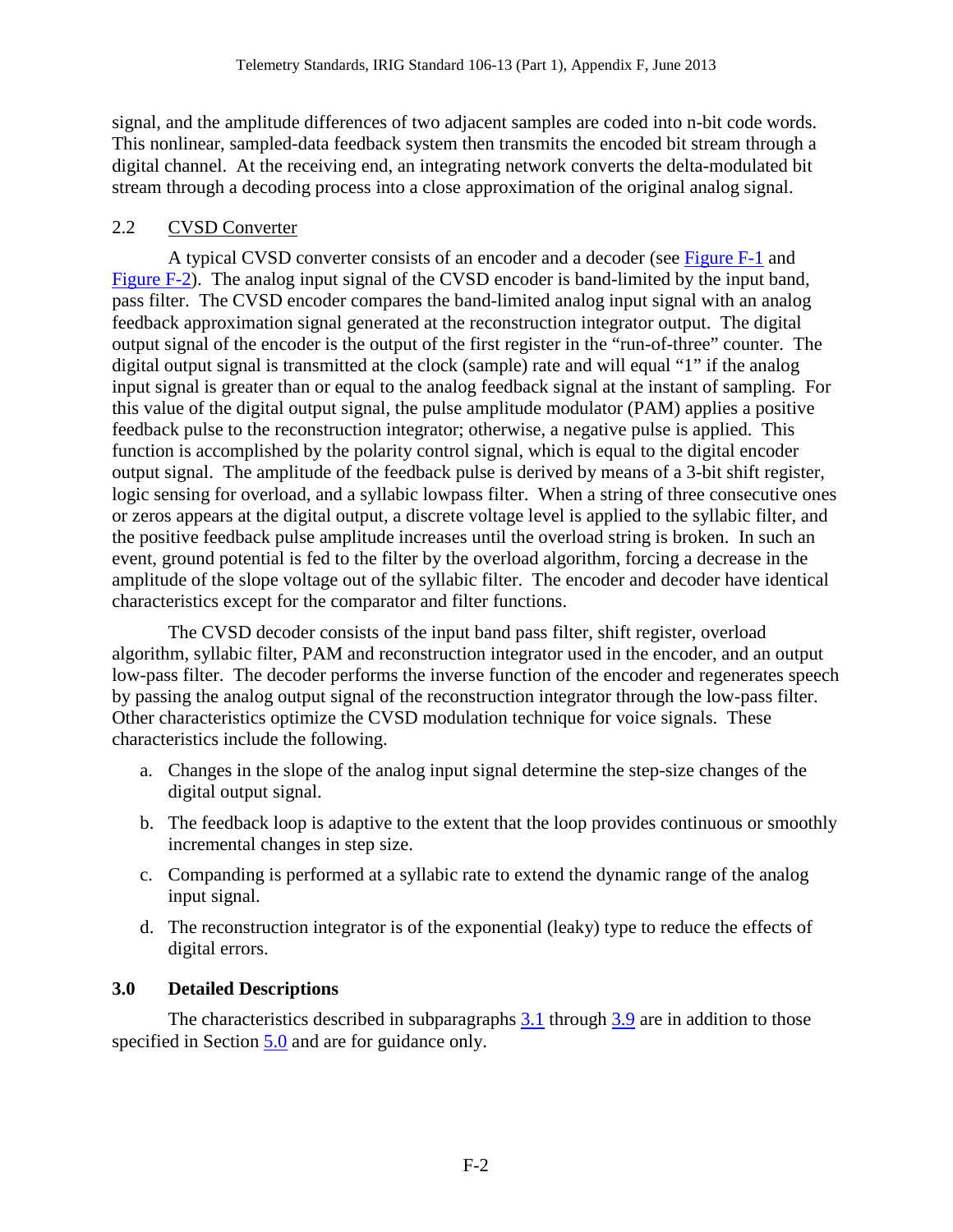#### <span id="page-6-0"></span>3.1 Input Band Pass Filter

The input filter provides band-limiting and is typically a second- or higher-order filter (see [Figure F-1\)](#page-4-3).

## <span id="page-6-1"></span>3.2 Comparator

The comparator compares the band-limited analog input signal from the filter with the output signal of the reconstruction integrator (see [Figure F-1\)](#page-4-3). This comparison produces the digital error signal input to the 3-bit shift register. The transfer characteristic of the comparator is such that the difference between the two input signals causes the output signal to be driven to saturation in the direction of the sign of the difference.

## <span id="page-6-2"></span>3.3 3-Bit Shift Register

The 3-bit shift register acts as a sampler which clocks the digital error signal from the comparator at the specified data signaling rate and stores the current samples and two previous samples of the error signal (see [Figure F-1](#page-4-3) and [Figure F-2\)](#page-4-4). The digital output signal is a binary signal having the same polarity as the input signal from the comparator at the time of the clock signal. The digital output signal is also the digital output of the encoder and is referred to as the baseband signal. Further processing for transmission such as conditioned diphase modulation may be applied to the baseband signal. It is necessary that the inverse of any such processing be accomplished and the baseband signal restored before the CVSD decoding process is attempted.

## <span id="page-6-3"></span>3.4 Overload Algorithm

The overload algorithm operates on the output of the 3-bit shift register  $(X, Y, Z)$  using the run-of-threes coincidence algorithm so that the algorithm output equals ( *XYZ* + *XYZ* ) (see [Figure F-1](#page-4-3) and [Figure](#page-4-4) F-2). The output signal is a binary signal at the clock signaling rate and is true for one clock period following the detection of three like bits and false at all other times.

## <span id="page-6-4"></span>3.5 Syllabic Filter

The syllabic filter acts as a low-pass filter for the output signal from the overload algorithm (see [Figure F-1](#page-4-3) and [Figure F-2\)](#page-4-4). The slope-voltage output of the syllabic filter is the modulating input to the PAM. The step-function response of the syllabic filter is related to the syllabic rate of speech, is independent of the sampling rate, and is exponential in nature. When the overload algorithm output is true, a charging curve is applicable. When this output is false, a discharging curve is applicable.

#### <span id="page-6-5"></span>3.6 Pulse Amplitude Modulator

The PAM operates with two input signals: the output signal from the syllabic filter and the digital signal from the 3-bit shift register (see [Figure F-1](#page-4-3) and [Figure F-2\)](#page-4-4). The syllabic filter output signal determines the amplitude of the PAM output signal and the signal from the 3-bit shift register is the polarity control that determines the direction, plus or minus, of the PAM output signal. The phrase "continuously variable" in CVSD is derived from the way the PAM output signal varies almost continuously.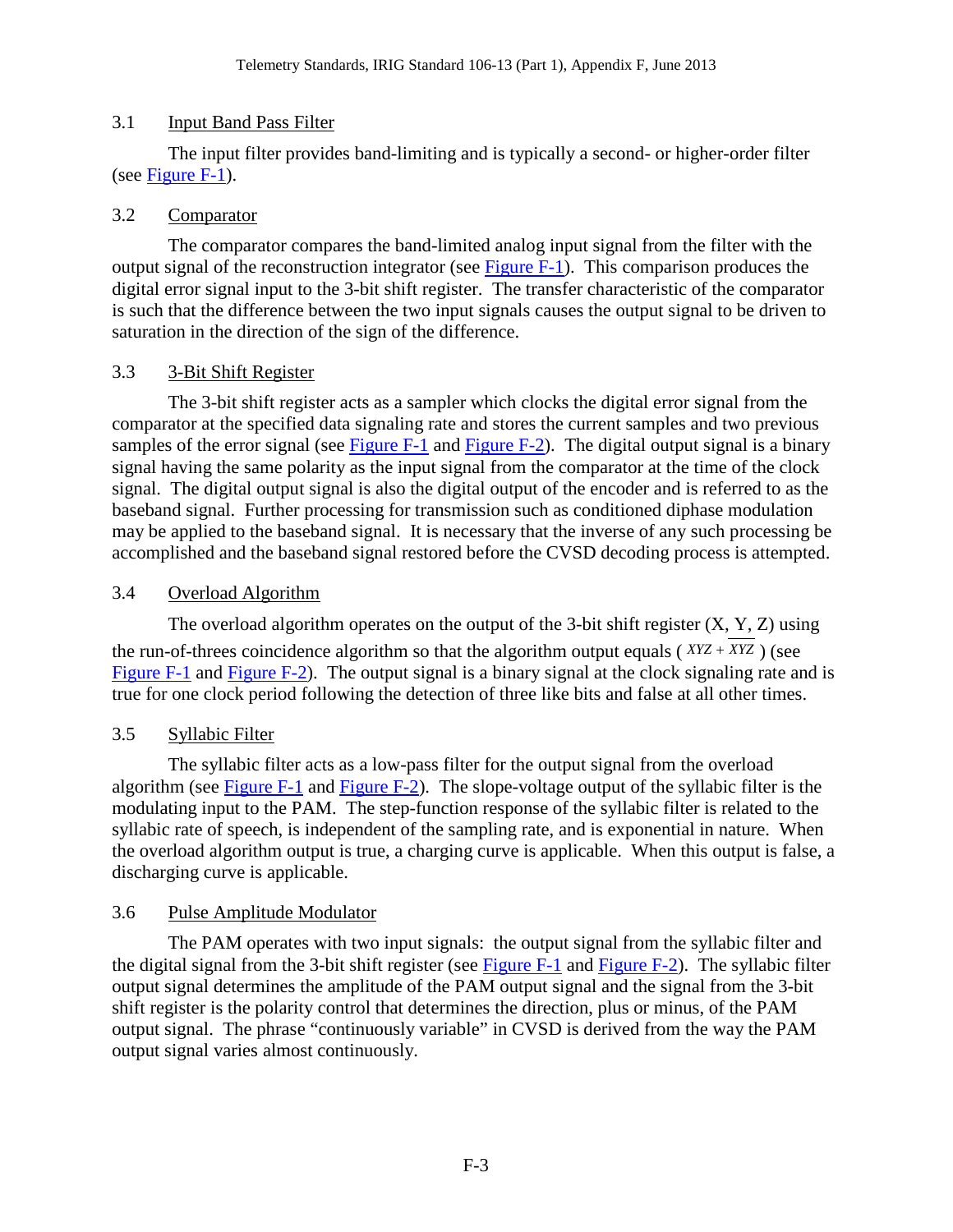#### <span id="page-7-0"></span>3.7 Reconstruction Integrator

The reconstruction integrator operates on the output signal of the PAM to produce an analog feedback signal to the comparator (or an output signal to the output low-pass filter in the receiver) that is an approximation of the analog input signal (see [Figure F-1](#page-4-3) and [Figure F-2\)](#page-4-4).

#### <span id="page-7-1"></span>3.8 Output Low-Pass Filter

The output filter is a low-pass filter having a frequency response that typically has an asymptotic rolloff with a minimum slope of 40 decibels (dB) per octave, and a stopband rejection that is 45 dB or greater (see [Figure F-2\)](#page-4-4). The same output filter characteristic is used for encoder digital output signals of either 16 or 32 kilobits per second (kbps).

#### <span id="page-7-2"></span>3.9 Typical CVSD Decoder Output Envelope Characteristics

For a resistance/capacitance circuit in the syllabic filter with time constants of 5 microseconds (ms) for both charging and discharging, the envelope characteristics of the signal at the decoder output are shown in [Figure F-3.](#page-7-3) For the case of switching the signal at the decoder input from the 0 percent run-of-threes digital pattern to the 30 percent run-of-threes digital pattern, the characteristic of the decoder output signal follows the resistance/capacitance charge curve. Note that the number of time constants required to reach the 90 percent charge point is 2.3, which gives a nominal charge time of 11.5 ms.



<span id="page-7-3"></span>Figure F-3. Typical Envelope Characteristics of the Decoder Output Signal for CVSD

When switching the other way (from the 30 percent pattern to the 0 percent pattern), the amplitude at the beginning of discharging is, at the first moment of switching, higher (by a factor of 16) than the final value which is reached asymptotically. The final value equals -24 dBm0, that is, 0.03. Therefore, the amplitude at the beginning of discharging is 0.48 (percent run-ofthrees  $= 0$ ). Note that the number of time constants required to reach the 10 percent point on the discharge curve is 1.57, which gives a nominal discharge time of 7.8 ms.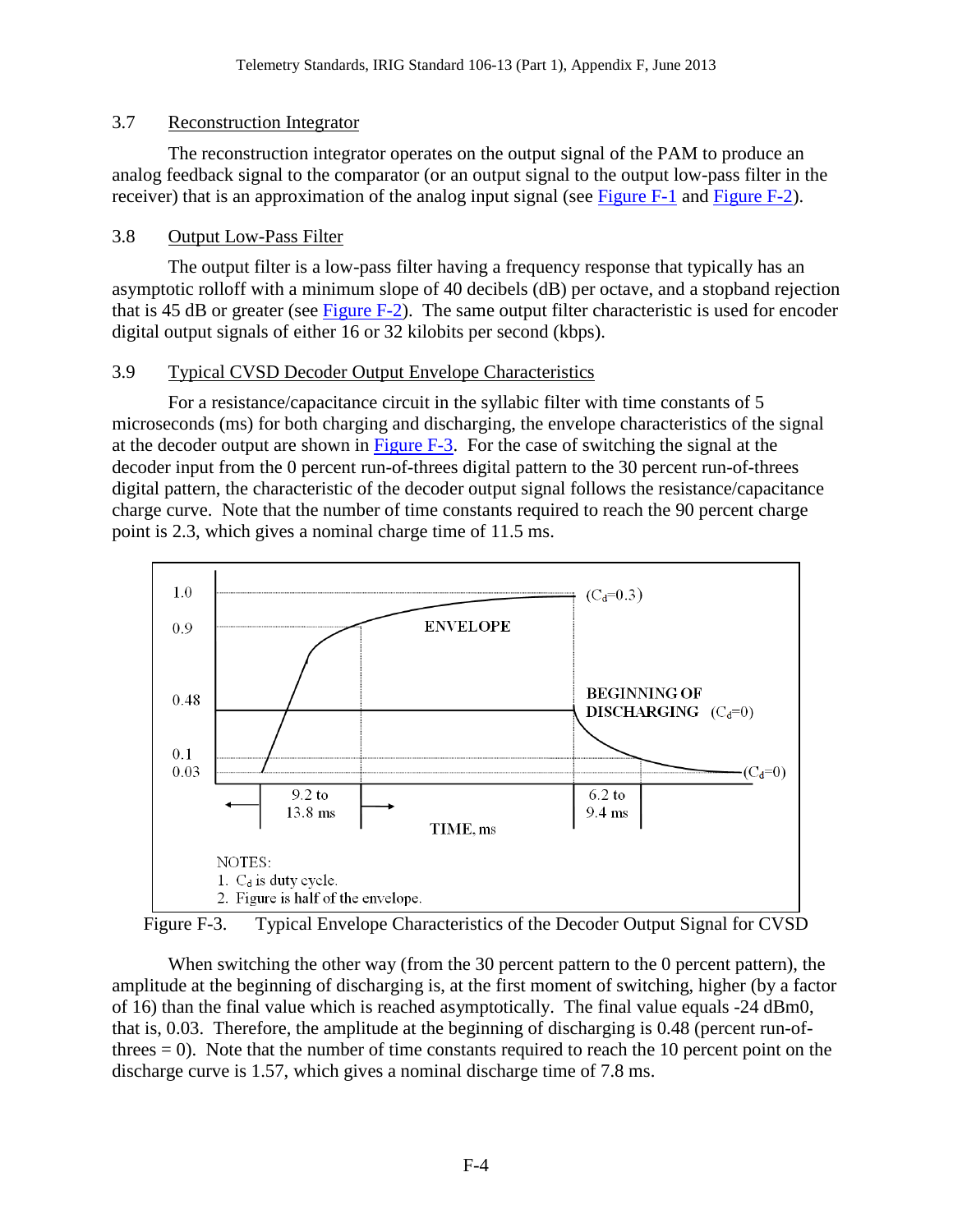#### <span id="page-8-0"></span>**4.0 Reference Level**

The decoder analog output level with the 16 and 32 kbps, 30 percent run-of-threes reference digital pattern applied to the decoder input shall be the reference level for the CVSD requirements of this standard and shall be designated 0 dBm0 (see Subparagraph [5.9.1\)](#page-9-4).

#### <span id="page-8-1"></span>**5.0 CVSD Characteristics**

The characteristics of CVSD are described in the following subparagraphs.

#### <span id="page-8-2"></span>5.1 Input and Output Impedances

The analog input and output impedances for CVSD converters are not standardized. These impedances depend upon the application of the converters.

#### <span id="page-8-3"></span>5.2 Data Signaling Rates

The CVSD converter shall be capable of operating at 16 and 32 kbps.

#### <span id="page-8-4"></span>5.3 Input and Output Filters

The analog input shall be band pass filtered. The analog output shall be low pass filtered.



Details of input and output filers, consistent with the CVSD performance requirements of this standard, will be determined in applicable equipment specifications based on validated requirements

#### <span id="page-8-5"></span>5.4 Overload Algorithm

A 3-bit shift register shall be used for the CVSD encoder and decoder (see [Figure F-1](#page-4-3) and [Figure F-2\)](#page-4-4). The overload logic shall operate on the output of this shift register using the run-ofthrees coincidence algorithm. The algorithm output signal shall be a binary signal at the datasignaling rate. This signal shall be true for one clock period following the detection of three like bits (all 0s or all 1s) and false at all other times.

#### <span id="page-8-6"></span>5.5 Compression Ratio

The compression ratio shall be nominally 16:1 with a maximum of 21:1 and a minimum of 12:1. The maximum slope voltage shall be measured at the output of the syllabic filter for a 30 percent run-of-threes digital pattern. The minimum slope voltage shall be measured at the output of the syllabic filter for a 0 percent run-of-threes digital pattern.

#### <span id="page-8-7"></span>5.6 Syllabic Filter

The syllabic filter shall have a time constant of 5 ms  $\pm 1$ . The step function response of the syllabic filter shall be exponential in nature. When the output of the overload algorithm is true, a charge curve shall be applicable. When the output of the overload algorithm is false, a discharge curve shall be applicable.

#### <span id="page-8-8"></span>5.7 Reconstruction Integrator Time Constant

The reconstruction integrator shall have a time constant of 1 ms  $\pm 0.25$ .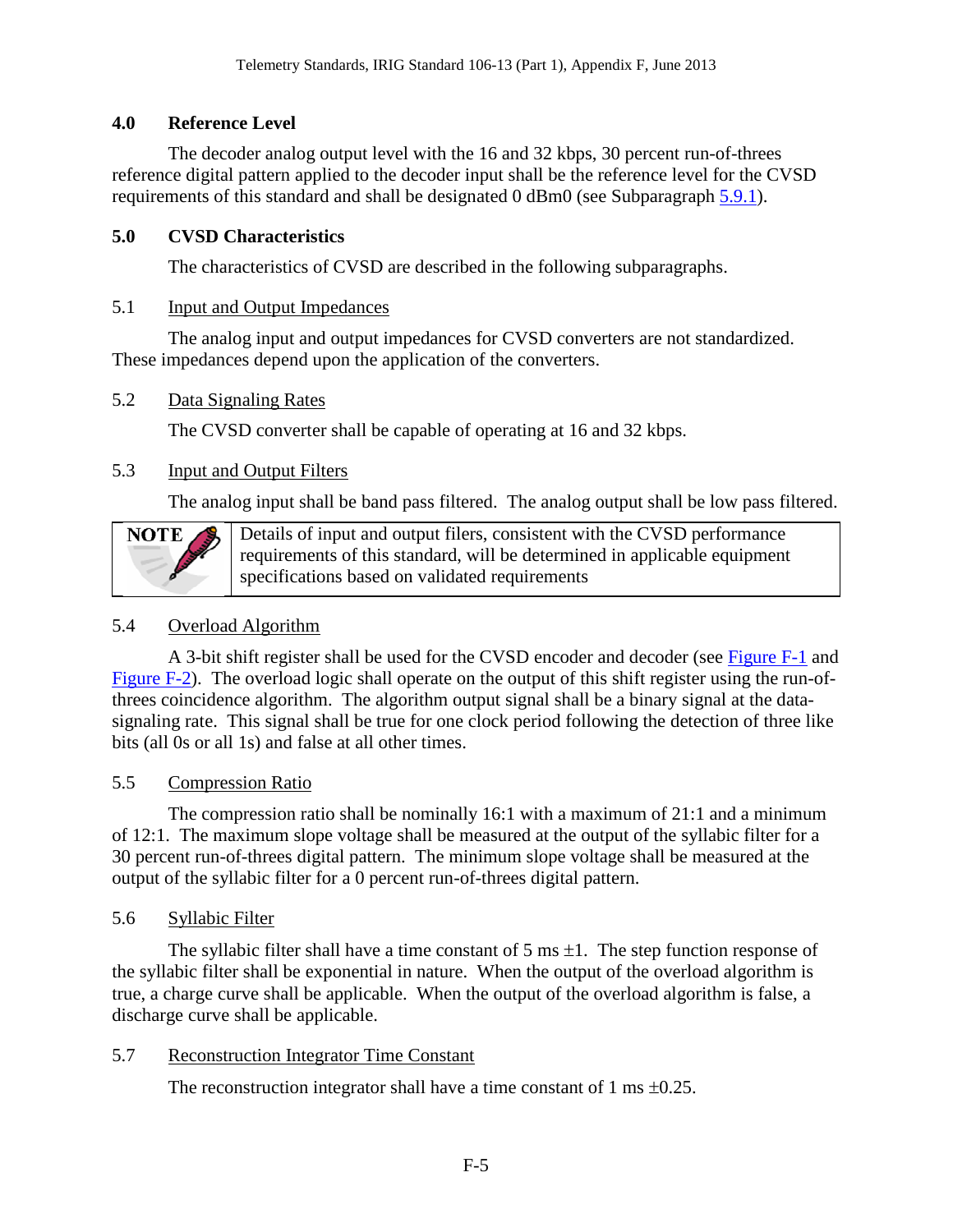#### <span id="page-9-0"></span>5.8 Analog-to-Digital Conversion

An 800-Hertz (Hz)  $\pm 10$  signal at a 0 dBm0 level applied to the input of the encoder shall give a duty cycle of 0.30 at the algorithm output of the encoder shown in [Figure F-1.](#page-4-3)

#### <span id="page-9-1"></span>5.9 Digital-to-Analog Conversion

The characteristics of a digital-to-analog conversion are described in the following subparagraphs.

#### <span id="page-9-4"></span>5.9.1 Relation of Output to Input

With the applicable reference digital patterns of [Table F-1](#page-9-3) applied to the digital input of the decoder as shown in [Figure F-4,](#page-9-2) the analog output signal shall be 800 Hz  $\pm 10$  at the levels shown in [Table F-1,](#page-9-3) measured at the decoder output. These digital patterns, shown in hexadecimal form, shall be repeating sequences.

<span id="page-9-3"></span>

| Table F-1. Decoder Reference Digital Patters for CVSD |                   |                            |               |
|-------------------------------------------------------|-------------------|----------------------------|---------------|
| Data Signaling Rate<br>(kbps)                         | Digital Pattern   | Run-of-threes<br>(percent) | Output (dBm0) |
| 16                                                    | DB492             |                            | $-24 \pm 1$   |
| 32                                                    | DB54924AB6        |                            | $-24 \pm 1$   |
| 16                                                    | FB412             | 30                         | $0 \pm 1$     |
| 32                                                    | <b>FDAA10255E</b> | 30                         | $0 \pm 1$     |



Figure F-4. Interface Diagram for CVSD Converter

## <span id="page-9-2"></span>5.9.2 Conversion Speed

When the decoder input is switched from the 0 percent run-of-threes digital pattern to the 30 percent run-of-threes digital pattern, the decoder output shall reach 90 percent of its final value within 9 to 14 ms. When the decoder input is switched from the 30 percent run-of-threes digital pattern to the 0 percent run-of-threes digital pattern, the decoder output shall reach 10 percent of the 30 percent run-of-threes value within 6 to 9 ms. These values shall apply to both the 16- and 32-kbps data signaling rates.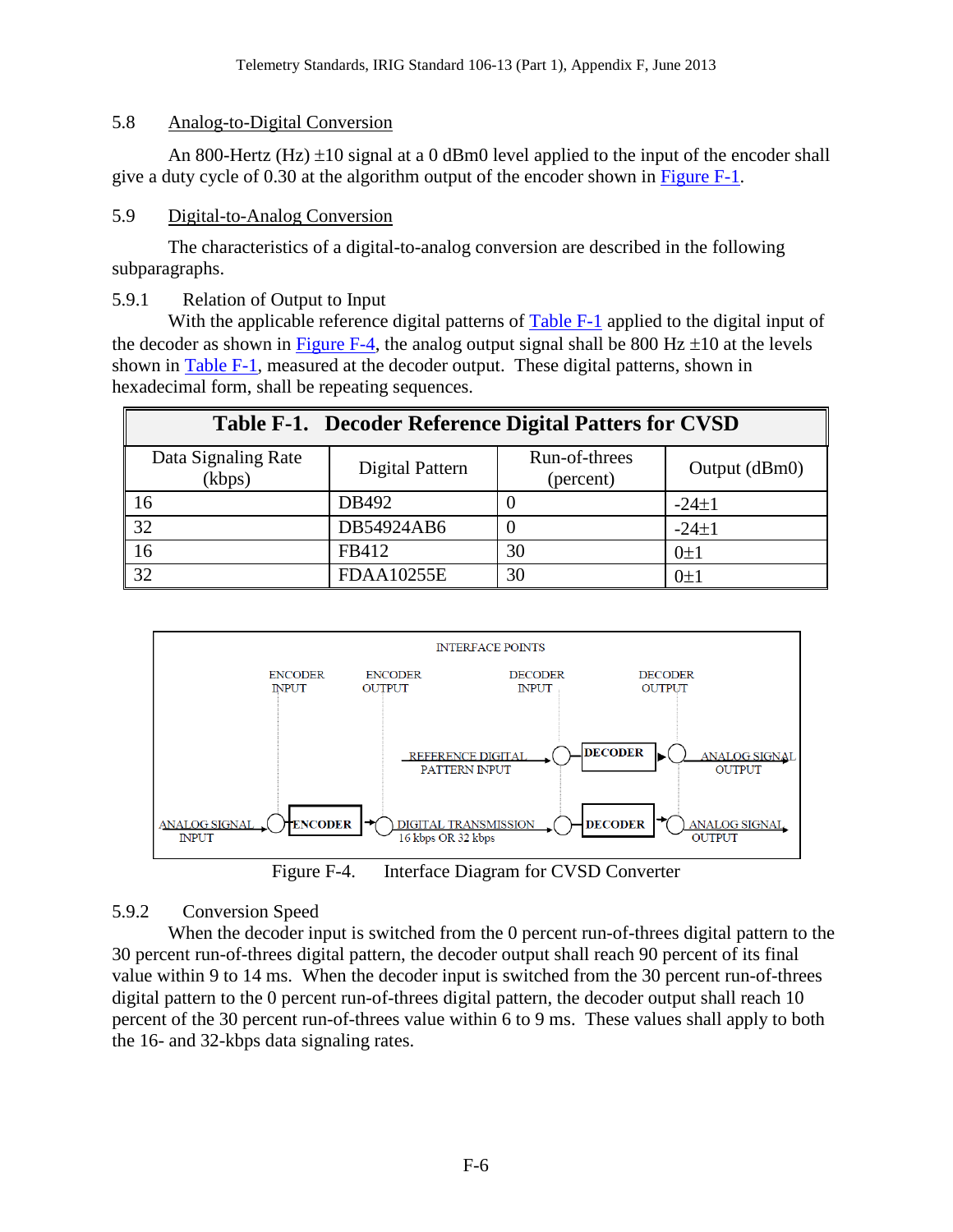## <span id="page-10-0"></span>5.10 CVSD Converter Performance

The characteristics specified in subparagraphs  $5.10.1$  through  $5.10.7$  apply to one CVSD conversion process obtained by connecting the output of an encoder to the input of a decoder (see  $Figure F-4$ ).



Test signal frequencies that are submultiples of the data signaling rate shall be avoided by offsetting the nominal test frequency slightly; for example, an 800-Hz test frequency could be offset to 804 Hz. This test frequency offset will avoid nonlinear distortion, which can cause measurement difficulties when CVSD is in tandem with pulse code modulation.

# 5.10.1 Companding Speed

When an 800-Hz  $\pm 10$  sine wave signal at the encoder input is switched from -24 dBm0 to 0 dBm0, the decoder output signal shall reach 90 percent of its final value within 9 to 14 ms.

# 5.10.2 Insertion Loss

The insertion loss between the encoder input and the decoder output shall be 0 dB  $\pm$ 2 dB with an 800 Hz  $\pm 10$ , 0 dBm0 input to the encoder.

# 5.10.3 Insertion Loss vs. Frequency Characteristics

The insertion loss between the encoder input and decoder output, relative to 800 Hz  $\pm 10$ measured with an input level of -15 dBm0 applied to the converter input, shall not exceed the limits indicated in [Table F-2](#page-10-1) and shown in [Figure F-5](#page-11-0) and [Figure F-6.](#page-11-1)

<span id="page-10-1"></span>

| Table F-2. Insertion Loss Limits for CVSD |                        |                                                      |  |
|-------------------------------------------|------------------------|------------------------------------------------------|--|
| <b>Rate (kbps)</b>                        | Frequency $(f)$ $(Hz)$ | <b>Insertion Loss (dB)</b><br>(Referenced to 800 Hz) |  |
| 16                                        | f < 300                | $\ge -1.5$                                           |  |
|                                           | $300 \le f \ge 1000$   | $-1.5$ to 1.5                                        |  |
|                                           | $1000 \le f \ge 2600$  | $-5$ to 1.5                                          |  |
|                                           | $2600 \le f \ge 4200$  | $\geq -5$                                            |  |
|                                           | $4200 \le f$           | > 25                                                 |  |
| 32                                        | f < 300                | $> -1$                                               |  |
|                                           | $300 \le f \ge 1400$   | $-1$ to 1                                            |  |
|                                           | $1400 \le f \ge 2600$  | $3$ to 1                                             |  |
|                                           | $2600 \le f \ge 3400$  | $3$ to $2$                                           |  |
|                                           | $3400 \le f \ge 4200$  | $\geq -3$                                            |  |
|                                           | $4200 \le f$           | $\geq$ 25                                            |  |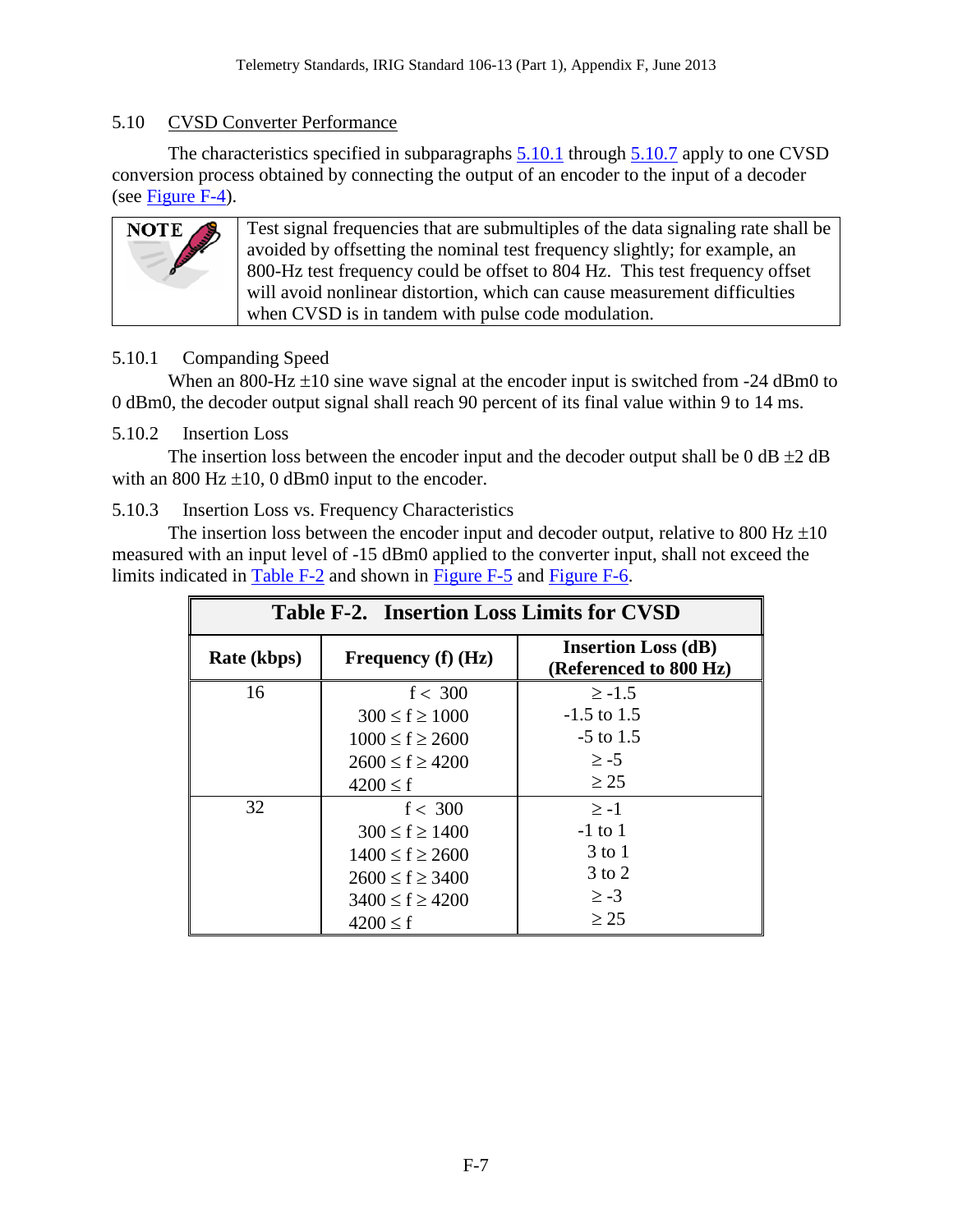<span id="page-11-0"></span>

Figure F-6. Insertion Loss vs. Frequency for CVSD (32 kbps)

#### <span id="page-11-1"></span>5.10.4 Variation of Gain With Input Level

The variation in output level, relative to the value at -15 dBm0 input, shall be within the limits of [Figure F-7](#page-12-0) and [Figure F-8](#page-12-1) for an input frequency of 800 Hz  $\pm 10$ .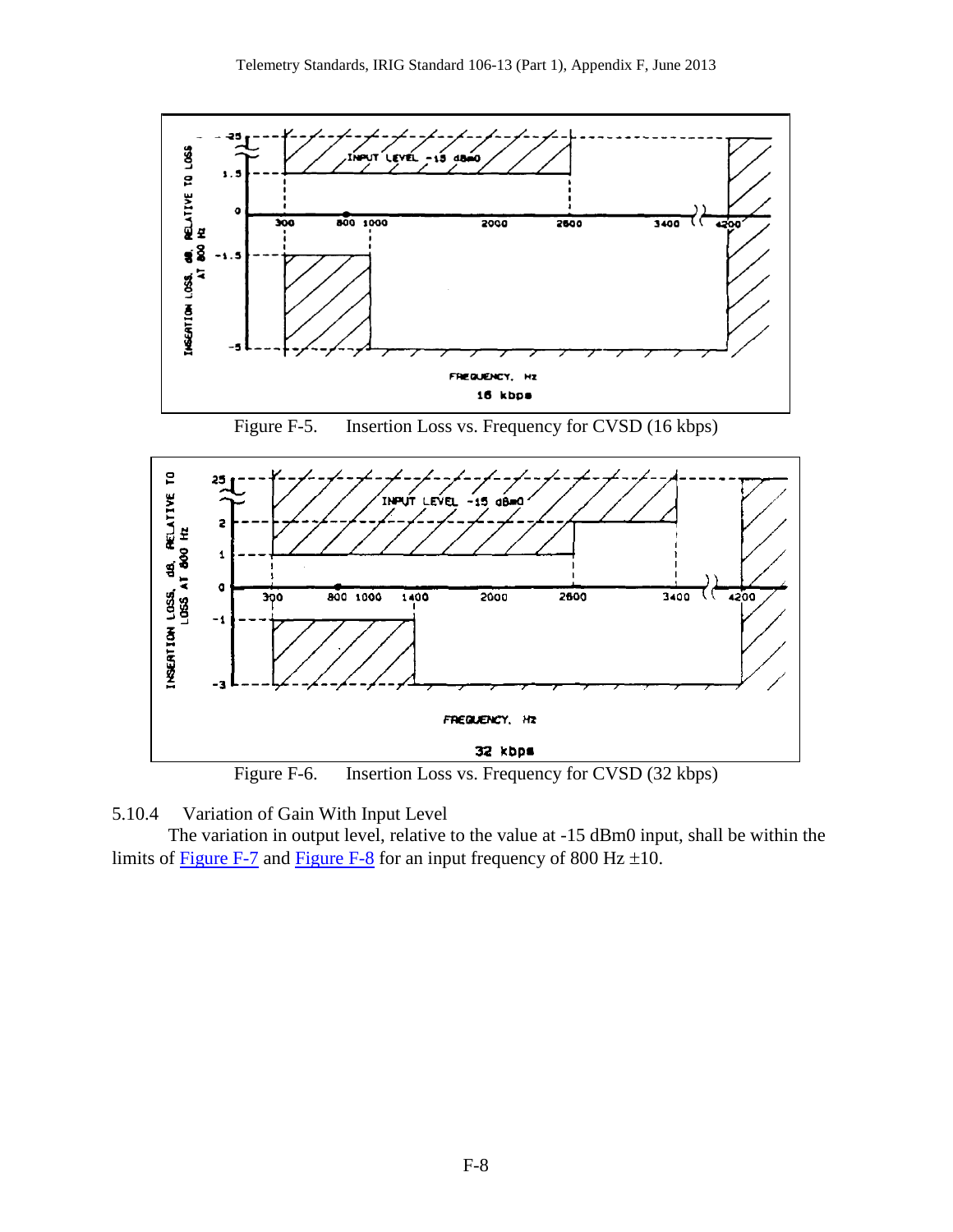<span id="page-12-0"></span>

Figure F-8. Variation of Gain With Input Level for CVSD (32 kbps)

<span id="page-12-1"></span>5.10.5 Idle Channel Noise

The idle channel noise shall not exceed the limits shown in [Table F-3](#page-12-2) when measured at the CVSD decoder output.

<span id="page-12-2"></span>

| Table F-3. Idle Channel Noise Limits for CVSD |                           |
|-----------------------------------------------|---------------------------|
| Data Signaling Rate (kbps)                    | Idle Channel Noise (dBm0) |
| 16                                            | $-40$                     |
| 37                                            | $-50$                     |

5.10.6 Variation of Quantizing Noise With Input Level

The minimum signal to quantizing noise ratio over the input signal level range shall be above the limits of [Figure F-9](#page-13-0) and [Figure F-10.](#page-13-1) The noise ratio shall be measured with flat weighting (unweighted) at the decoder output with a nominal 800-Hz  $\pm 10$  sine wave test signal at the encoder input.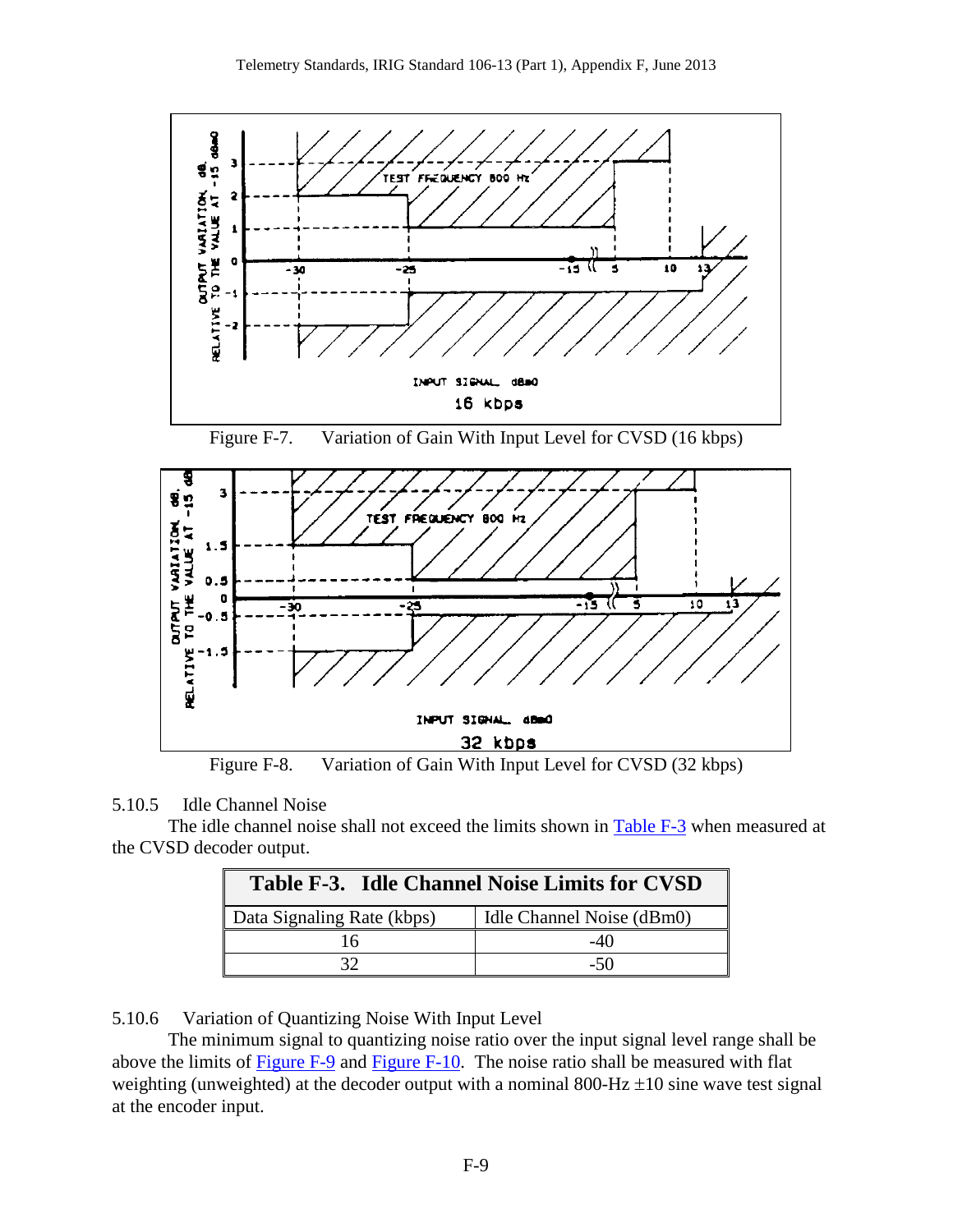

<span id="page-13-0"></span>

Figure F-10. Signal to Quantizing Noise Ratio vs. Input Level for CVSD (32 kbps)

<span id="page-13-1"></span>5.10.7 Variation of Quantizing Noise With Frequency

The minimum signal to quantizing noise ratio over the input frequency range shall be above the limits of  $Figure F-11$  and  $Figure F-12$ . The noise ratio shall be measured with flat weighting (unweighted) at the decoder output with a sine wave test signal of -15 dBm0.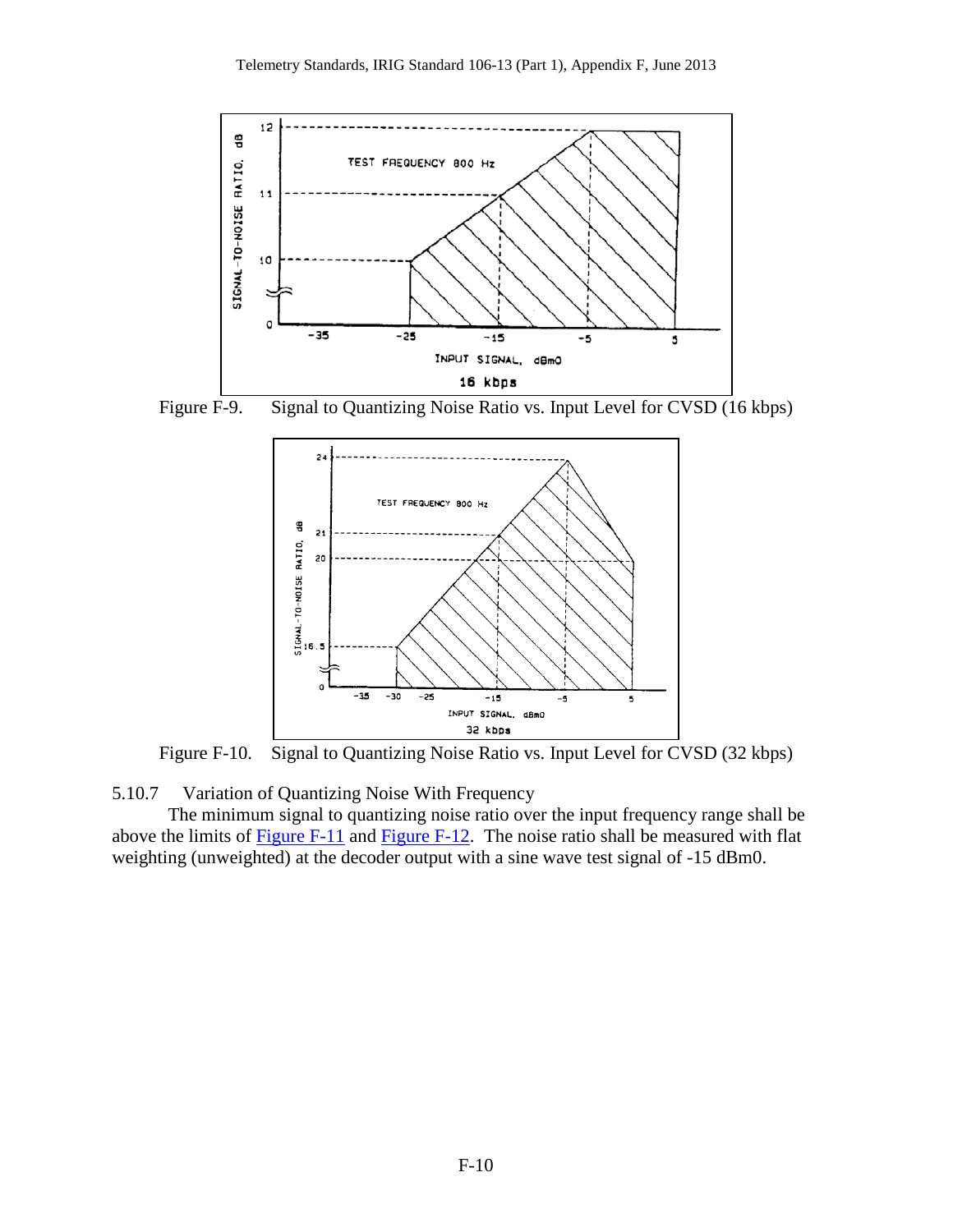

<span id="page-14-0"></span>Figure F-11. Signal to Quantizing Noise Ratio vs. Frequency for CVSD (16 Kbps)



<span id="page-14-1"></span>Figure F-12. Signal to Quantizing Noise Ratio vs. Frequency for CVSD (32 Kbps)